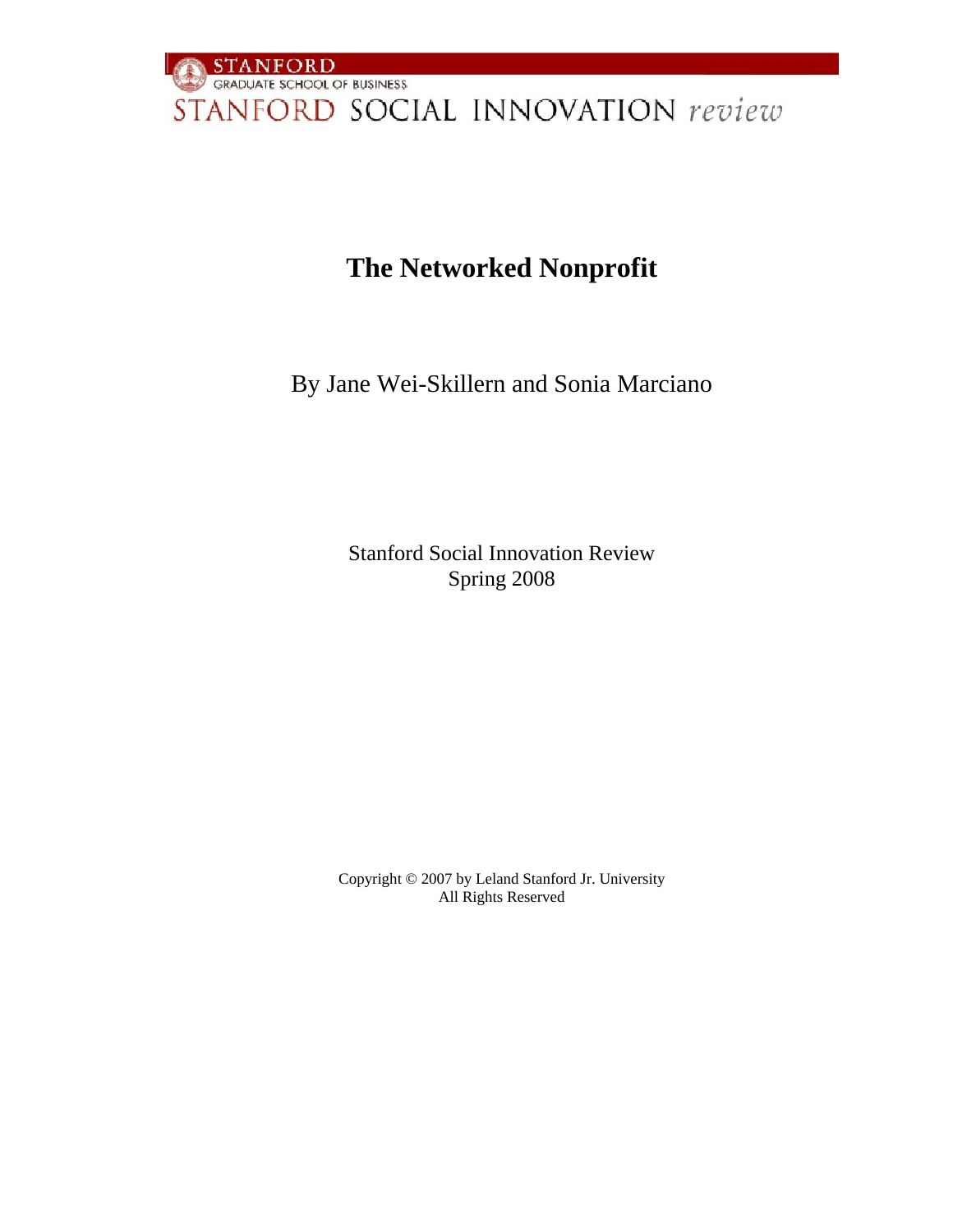*Management wisdom says that nonprofits must be large and in charge to do the most good. But some of the world's most successful organizations instead stay small, sharing their load with like-minded, long-term partners. The success of these networked nonprofits suggests that organizations should focus less on growing themselves and more on cultivating their networks.*

# **PROFIT** The Memselves and more on cultivating their networks. H

ABITAT FOR HUMANITY INTER-<br>ABITAT FOR HUMANITY INTER-<br>aational is a classic nonprofit success<br>tory. The organization now includes<br>.,100 affiliates operating in 100 coun-<br>ries. It boasts a vast portfolio of cor-<br>orate spons ABITAT FOR HUMANITY INTERnational is a classic nonprofit success story. The organization now includes 2,100 affiliates operating in 100 countries. It boasts a vast portfolio of corporate sponsors such as Lowe's, Bank of America, and Cisco. And it has built 200,000 houses that shelter more than 1 million people.

Yet according to the United Nations, some 100 million people worldwide remain homeless, and nearly 3 billion live in poverty. If Habitat for Humanity continues to build homes at its current rate, the organization will fall far short of its goal of eliminating homelessness and what it calls "poverty housing" – that is, the substandard, overcrowded, and even dangerous conditions in which many poor people live.

But one country program, Habitat for Humanity Egypt (HFHE), is covering more ground in pursuit of its mission. Whereas a typical Habitat for Humanity country program produces around 200 houses each year, HFHE has on average built some 1,000 houses annually, for a total of more than 8,000 houses in just eight years. At the same time, HFHE has transformed the communities in which it works by collaborating with local organizations to address the root causes of poverty and homelessness. Indeed, HFHE is on track to realizing its vision: "to serve 10 percent of the 20 million Egyptians living in poverty and to develop the local capacity to serve the remaining 90 percent in need over the next 25 years."

Our research reveals the secret of HFHE's success: It has replaced the traditional nonprofit focus on internal activities such as fundraising, staff recruitment, and program development with an external focus on building its network. Taking stock of his organization's resources – capital and housing program expertise – HFHE's national director, Yousry Makar, asked himself what other resources his organization needed

by JANE WEI-SKILLERN & SONIA MARCIANO

 $\bigg($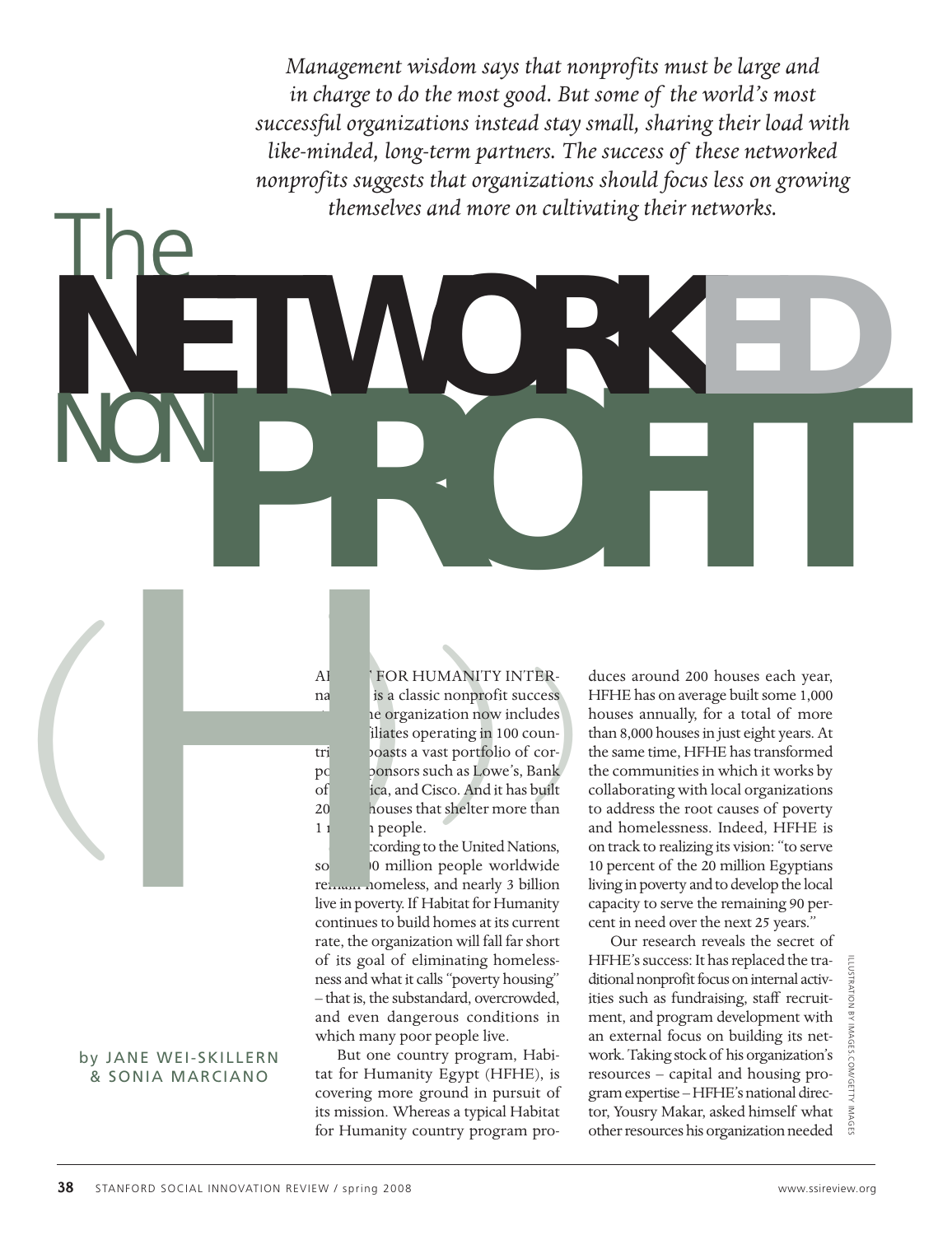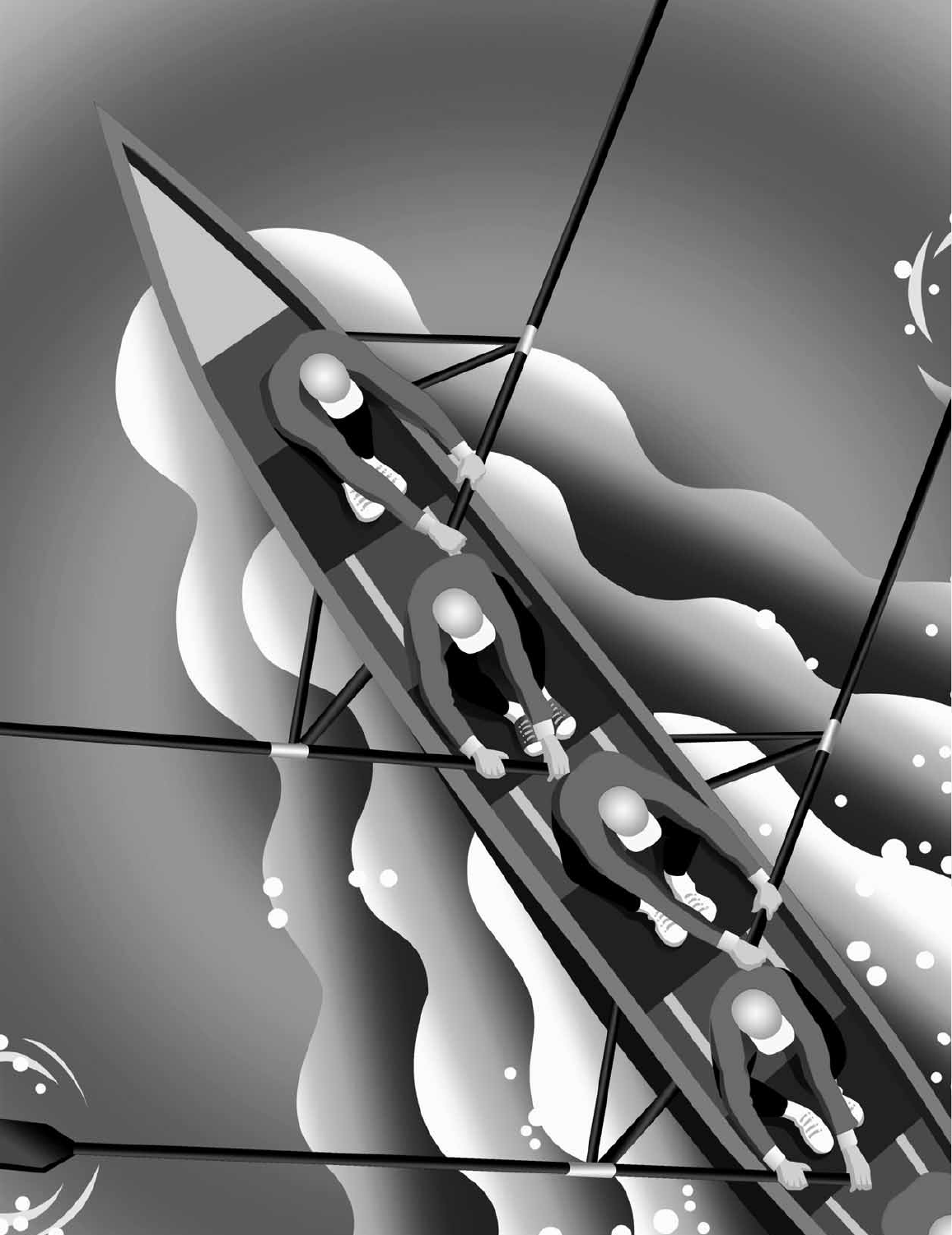to reduce homelessness in Egypt. He concluded that it needed the on-the-ground knowledge and deep relationships that community-based organizations already had. This led him to develop the loose network of local nonprofits that has made HFHE such a success.

We have studied several organizations that exemplify this network approach. By mobilizing resources outside their immediate control, networked nonprofits achieve their missions far more efficiently, effectively, and sustainably than they could have by working alone. Many traditional nonprofits form short-term partnerships with superficially similar organizations to execute a single program, exchange a few resources, or attract funding. In contrast, networked nonprofits forge long-term partnerships with trusted peers to tackle their missions on multiple fronts. And unlike traditional nonprofit leaders who think of their organizations as hubs and their partners as spokes, networked nonprofit leaders think of their organizations as *nodes* within a broad constellation that revolves around shared missions and values.

Most social issues dwarf even the most well-resourced, well-managed nonprofit. And so it is wrongheaded for nonprofit leaders simply to build their organizations. Instead, they must build capacity outside of their organizations. This requires them to focus on their mission, not their organization; on trust, not control; and on being a node, not a hub.

### **Network for a Change**

Nonprofits that understand how to network range across both nations and issues. One organization we have studied, for instance, is the Guide Dogs for the Blind Association (GDBA), a United Kingdom-based nonprofit that is the world's largest breeder and trainer of guide dogs. When Geraldine Peacock became its CEO in 1997, GDBA was providing guide dogs to only 5,000 clients. Yet the organization's own research suggested that more than 200,000 people in the United Kingdom needed mobility services, which include providing guide dogs and training clients to use canes. At the same time, the organization was losing millions of pounds sterling per year operating hotels and a travel agency for the visually impaired.

Peacock decided to scale back her organization and focus only on its primary area of expertise: mobility training. But her clients still valued GDBA's hotel and holiday operations. Rather than abandoning these enterprises altogether, Peacock offered

**JANE WEI-SKILLERN** *is an assistant professor of business administration in the General Management Unit and Social Enterprise Group at Harvard Business School. In addition to conducting research on networked nonprofits, she teaches in the field of social entrepreneurship.* **SONIA MARCIANO** *is a clinical associate professor of management and organizations at New York University's Stern School of Business. Before joining Stern, Marciano taught strategy at Columbia Business School and was a senior lecturer at Harvard University.*

to partner with other organizations that serve the visually impaired – GDBA's former competitors. GDBA then not only handed over the management and control of the hotel and travel programs to its partners but also invested an additional £8 million to improve the programs' quality and to ensure their sustainability. GDBA's partners only had to meet jointly determined performance benchmarks.

GDBA also partnered with local governments to improve the quantity and quality of mobility services. In the United Kingdom, local governments are legally responsible for providing mobility training, independent living skills, and communication skills to the visually impaired. Yet government budget constraints leave many of these services underfunded. And so GDBA offered to fund local governments' mobility training initiatives. The governments could use the funds to subcontract with either GDBA or another nonprofit. When governments chose the latter, GDBA offered to give technical support to its peers. In exchange for the funding, the government agencies reallocated the money they saved to other services for the visually impaired.

Finally, Peacock created an independent umbrella organization, Vision 2020 UK. The organization helps various service providers coordinate their efforts and share the costs of operations (such as payroll). It also brings together eye care service users and providers to produce a unified plan for action on all issues relating to vision. Within five years of creating these partnerships, GDBA more than doubled the number of clients to whom it provided mobility services without scaling up its own operations. Instead, it worked through other nonprofits and the government to achieve its mission. After witnessing GDBA's success, the U.K. government established a £125 million fund in 2002 to invest in the types of nonprofit networks that GDBA and its partners had pioneered.

Some microfinanciers have also learned the power of nonprofit networks. Women's World Banking (WWB) is one of them. Founded in 1976, WWB seeks to expand the economic assets, participation, and power of low-income women.

When Nancy Barry assumed leadership of WWB in 1990, the organization reached approximately 50,000 clients and lent approximately \$25 million through its network of affiliates. To deliver on its mission, Barry decided to grow the WWB network to include more independent microfinance institutions – such as ASA in Bangladesh – and banks – such as Shorebank in the United States. Today, the WWB network includes 53 microfinance institutions and banks in 30 countries. By 2003, WWB's expanded network gave 18 million people worldwide \$8.5 billion in direct credit services. This growth translated into a more than 350-fold increase in the number of clients whom WWB served. At the same time, WWB's staff barely grew – from 16 employees in 1993 to 50 employees in 2003. Its budget likewise did not keep pace with its impact: from \$3 million in 1993 to \$10 million in 2003.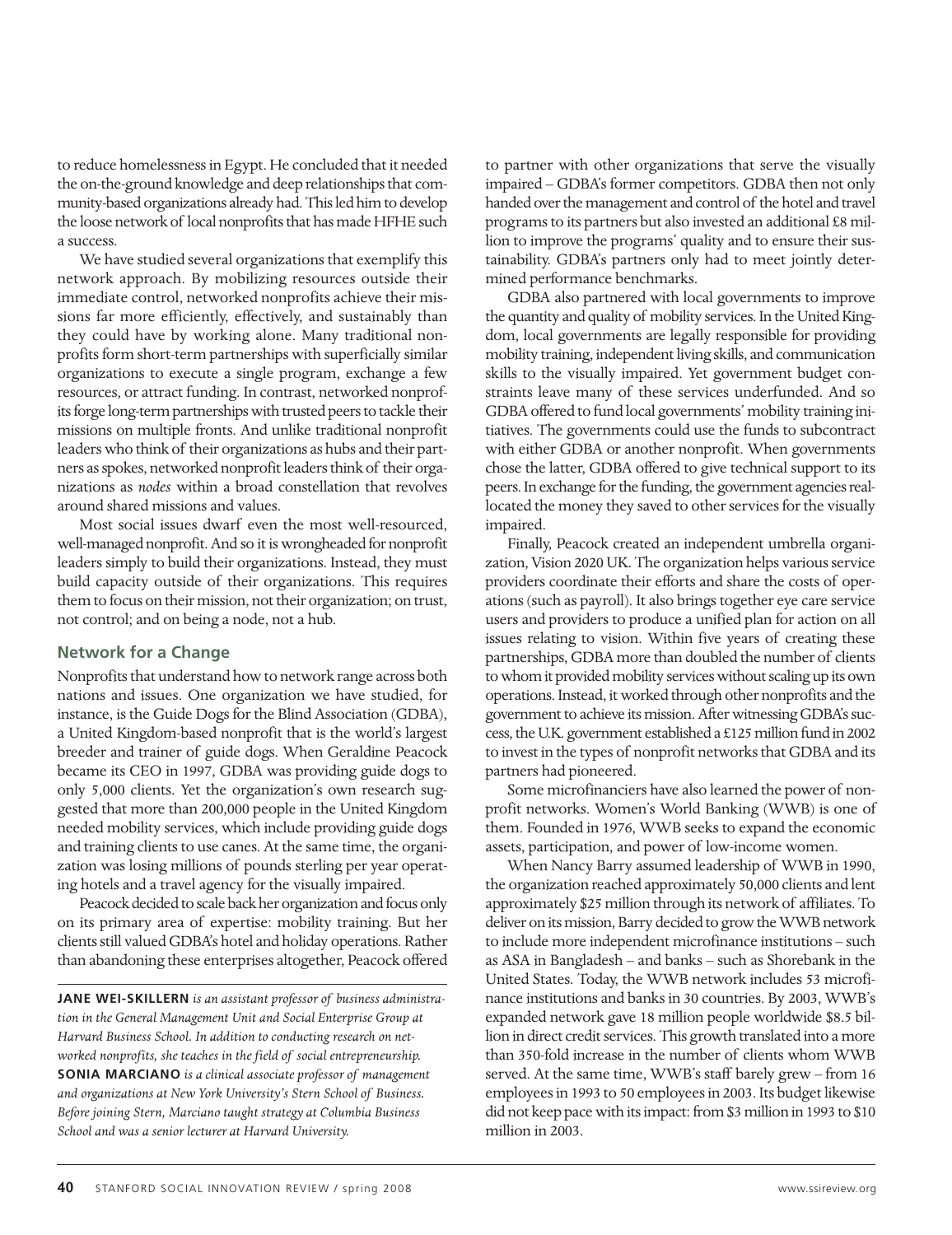# **Nonprofit Problems, Network Solutions**

*Nonprofit leaders can apply the idea of networking to several perennial challenges*

**Increasing efficiencies:** The vast majority of nonprofits are small, local organizations that will never be able to take advantage of economies of scale. A small nonprofit can get more impact out of its limited resources by coordinating some aspects of its work with related providers. Beyond simply reducing redundancies, these networks can generate synergies that magnify the impact of each individual member.

**Coordinating affiliates:** Organizations that have many operating units struggle to balance the tension between central control and local autonomy. An alternative to using vertical chains of command is to foster lateral relationships between the units. As units build trust with their peers, they improve their abilities to formulate joint solutions, share best practices, and hold each other accountable for performance. These practices enhance the organization's impact – often far more effectively than do strategic initiatives driven down from headquarters.

**Unifying sectors:** Big problems often require big solutions that few nonprofits can offer single-handedly. For example, many foundations attempt to tackle large-scale problems solely through their grantmaking. But to make widespread change, many would need to build networks that aggregate capital, share expertise, coordinate programs, and create a unified agenda.

WWB gives its network members the services for which scale improves efficiency, such as technical and financial services, market research, and loan guarantees. It teaches affiliates best practices. And it advocates better microfinance policies. Yet most of the network's power lies in the support that its members give to each other. WWB network members share product and process innovations, provide technical services, evaluate each other, and hold each other accountable for results. "To create real networks, you have to believe that the center of an operation does not have a monopoly on truth," says Barry. "You need to trust the people, trust the process."<sup>1</sup>

### **Mission, Not Organization**

Although HFHE, GDBA, and WWB are building different types of networks to achieve disparate missions, they share a common mind-set. First, they put their missions rather than their organizations at the center of their operations. By sharing the pursuit of their mission, these organizations forsake many organizational benefits, such as control over program implementation, funding, and recognition. At the same time, however, they have far more impact than they could ever have had on their own.

For example, when Makar began to lead Habitat's efforts in Egypt, he first identified nongovernmental organizations (NGOs) that were already tackling issues related to poverty, such as economic development, education, and health care. "We have an Egyptian proverb that I use, which is that 'the basket that has two handles should be carried by two people,'" says Makar. "So I put this proverb in my mind and this is how I began to think to address this problem [of housing in Egypt]."

He then partnered with these organizations to develop housing programs, keeping in mind that alleviating poverty would require more than housing. Indeed, Habitat for Humanity International has built homes in communities that deteriorated into slums because no one had confronted the root causes of poverty.

Rather than impose his ideas upon the network, Makar supports HFHE's partners to the point when they become selfsufficient. Some of these alliance partners now attract their own funding, operate their own housing programs, and even disseminate their expertise without HFHE's involvement. When these partners and HFHE agree to part ways, HFHE can turn its attention to new communities with unmet needs.

HFHE freely shares recognition for its successes. At an event commemorating the building of HFHE's 6,000th house, Makar was invited to say a few words about HFHE's achievements. In his remarks, Makar said: "It's not Habitat. The community is doing it. We just provide support." He then invited his network partners to join him on stage.

GDBA likewise gives up control, funding, and recognition to support competitor NGOs and local governments that are dedicated to the same mission. Peacock readily acknowledges that GDBA cannot single-handedly serve the mobility needs of the entire visually impaired population of the United Kingdom, even though the organization is the second largest charity in this domain. In an interview she said: "It was less important which organization was providing services, or in turn which organization got credit or recognition for doing so, be it the government, or competing nonprofits, as long as services were being provided to the visually impaired at a high quality on a sustainable basis. … It's really about working smarter and thinking laterally."

### **Trust, Not Control**

In many partnerships, nonprofits feel they must exert control to ensure quality. But when networked nonprofits share the same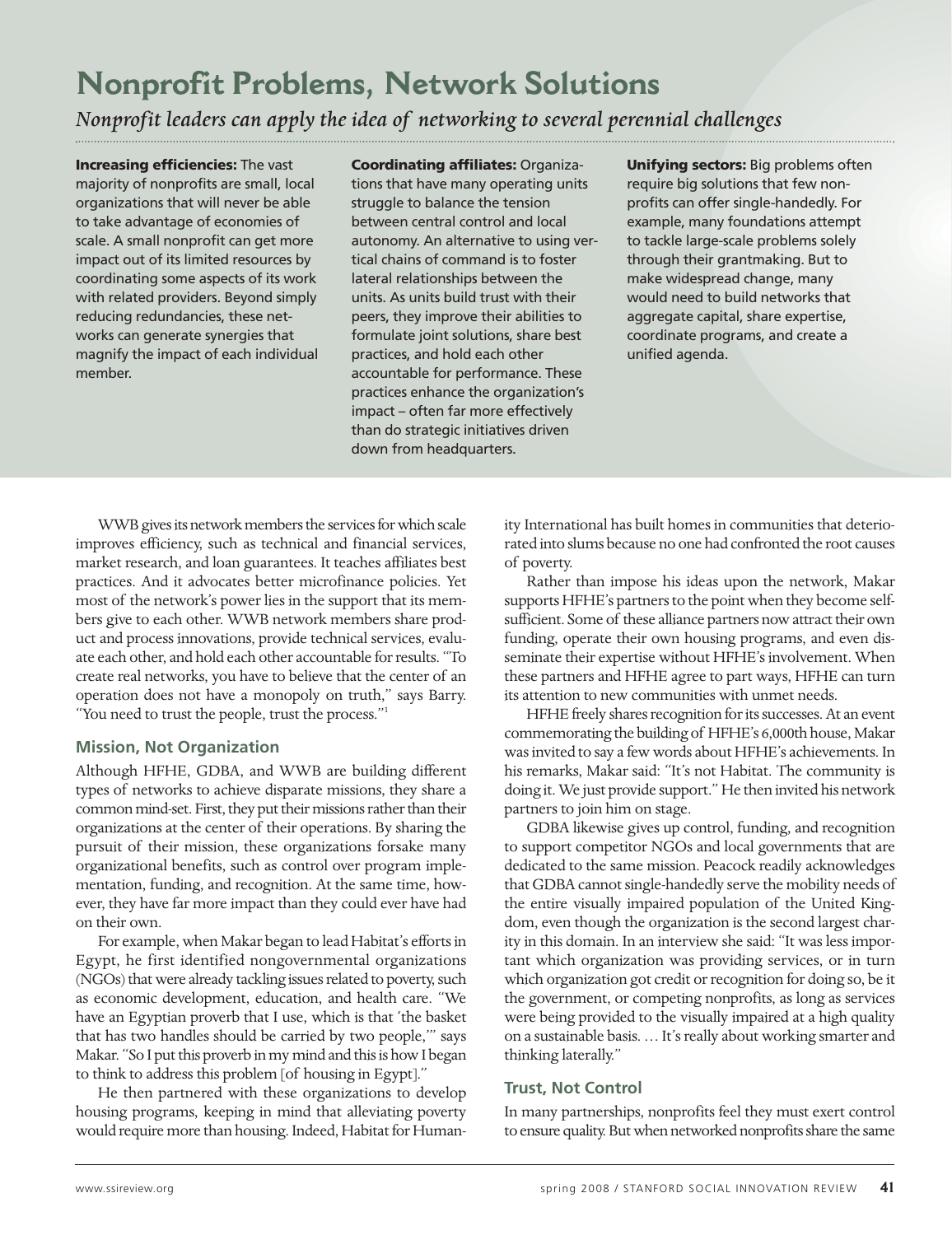values, they do not have to try to manage for every contingency. Although partners may still opt to have formal contracts, they more often use them to define roles and responsibilities rather than to enforce rules. For them, trust governs the network.

Before HFHE accepts a new partner, for instance, it examines not only the potential partner's track record in community development, but also its alignment with HFHE's core values: integrity (following through on commitments), diversity (no discrimination on the basis of color, religion, gender, nationality, or disability), and equity (serving those in greatest need**)**. To assess the potential partner on these dimensions, HFHE conducts extensive interviews with local leaders, beneficiaries, and NGOs.

The organization also involves the potential partner in volunteer activities. Because HFHE spends considerable time and resources selecting partners, it does not need to rely on traditional top-down approaches to control them. Instead, the nonprofit treats its partners as trusted equals who play a central role in designing and executing the housing programs that best serve their community's needs.

Barry likewise works hard to build a shared vision and culture throughout her organization's network. For example, Above all else, all network members must demonstrate their ongoing commitment to the social impact of the network rather than to their own organizational interests. Despite the cost of these investments, networked nonprofits are often far more productive because they don't have to rely on formal control mechanisms. Instead, their partners' internal motivation and commitment drive them to work hard for the shared vision of the network.

### **Node, Not Hub**

Networked nonprofits like HFHE, WWB, and GDBA share a third trait: They see themselves as nodes within a constellation of equal, interconnected partners, rather than as hubs at the center of their nonprofit universes. Because of the unrestricted and frequent communication between their different nodes, networked nonprofits are better positioned to develop more holistic, coordinated, and realistic solutions to social issues than are traditional nonprofit hubs.

For example, although HFHE's network partners receive 95 percent of their funding from HFHE, Makar knows that his organization is equally dependent on these partners to bring superior knowledge of the local communities and credibility in



WWB facilitated a series of meetings with its partners to define their shared values. According to Barry, these values included a belief in poor women as entrepreneurs, clients, and change agents; in business approaches to economic and social changes; and in the power of self-determined organizations bound by mutual accountability for results, rather than in donor-driven approaches or top-down controls. "We believe that the practitioners are the experts," she says.<sup>2</sup> Thus, unlike its counterparts that advocate for a specific method of microfinance, WWB relies on its partners' values to ensure adherence to the network's shared vision while encouraging network members to tailor their methods to local contexts and client needs.

Networked nonprofits cannot take values alignment among partners for granted. They must commit time and resources at the outset to assess whether there is sufficient common ground on which to build a network. They must then invest in strengthening the shared values and monitoring adherence to them.

them. As a result, HFHE encourages its partners to tailor their housing grants to community needs and then spreads the resulting innovations. In one case, a partner asked HFHE if it could use its overhead contribution (5 percent of its capital) to build homes for families that were too poor to qualify for HFHE loans. HFHE agreed, and then promptly offered the partner's innovation to all of the other nodes in its network.

WWB similarly relies on network members' knowledge and expertise to amplify its impact. According to WWB founder Michaela Walsh, "Instead of running a global institution from on high, we wanted decisions made from the bottom up, through consensus building."3 WWB staff help members by coordinating technical and financial products and services and offering training. Yet WWB depends on network members themselves to help each other achieve high performance. In 1998, a core group of network members worked together to establish minimum performance standards. By treating network